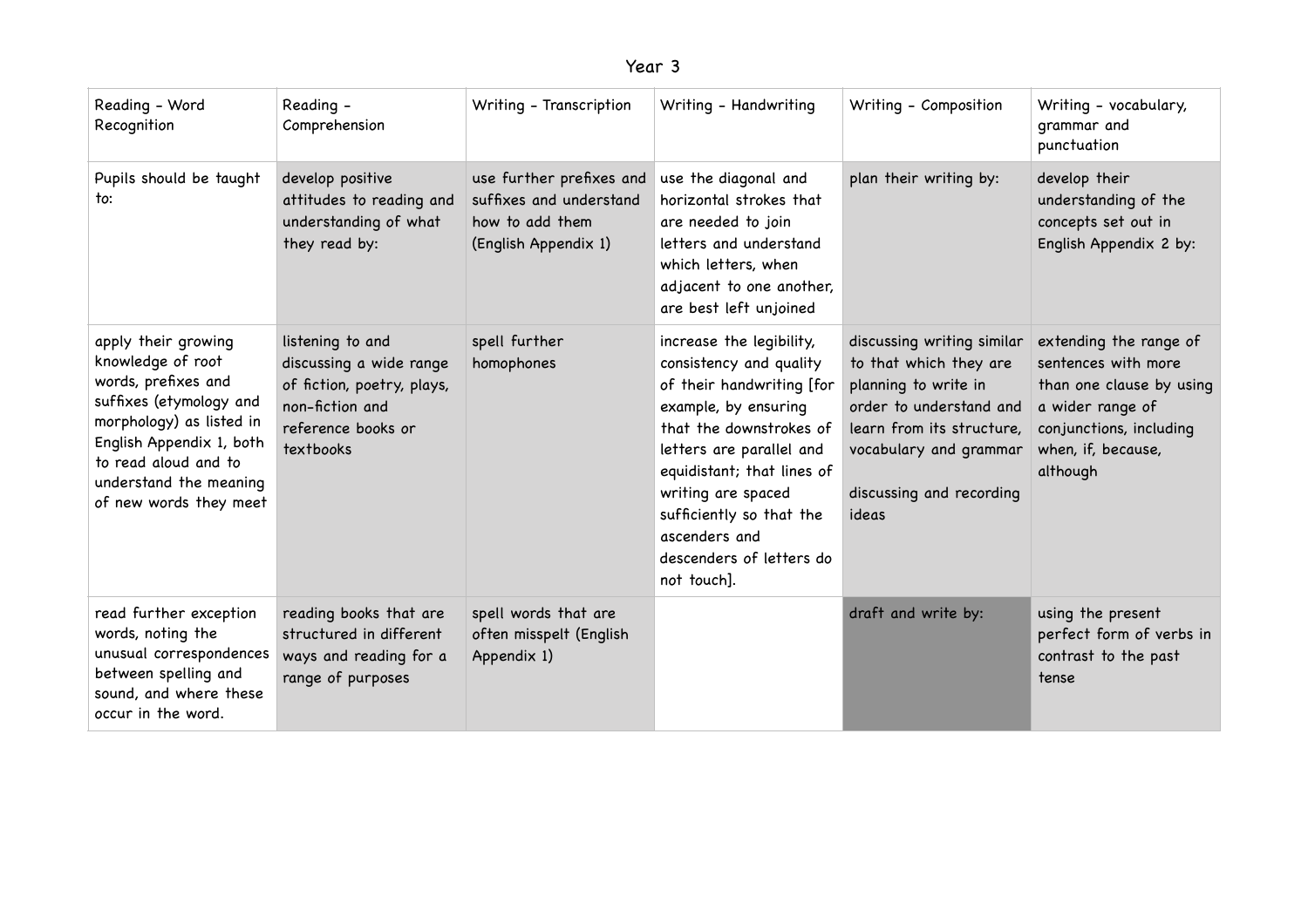| using dictionaries to<br>check the meaning of<br>words that they have<br>read                                                                          | place the possessive<br>apostrophe accurately in<br>words with regular<br>plurals [for example,<br>girls', boys'] and in<br>words with irregular<br>plurals [for example,<br>children's] | composing and<br>rehearsing sentences<br>orally (including<br>dialogue), progressively<br>building a varied and<br>rich vocabulary and an<br>increasing range of<br>sentence structures<br>(English Appendix 2) | choosing nouns or<br>pronouns appropriately<br>for clarity and cohesion<br>and to avoid repetition |
|--------------------------------------------------------------------------------------------------------------------------------------------------------|------------------------------------------------------------------------------------------------------------------------------------------------------------------------------------------|-----------------------------------------------------------------------------------------------------------------------------------------------------------------------------------------------------------------|----------------------------------------------------------------------------------------------------|
| increasing their<br>familiarity with a wide<br>range of books, including<br>fairy stories, myths and<br>legends, and retelling<br>some of these orally | use the first two or<br>three letters of a word<br>to check its spelling in a<br>dictionary                                                                                              | organising paragraphs<br>around a theme                                                                                                                                                                         | using conjunctions,<br>adverbs and prepositions<br>to express time and<br>cause                    |
| identifying themes and<br>conventions in a wide<br>range of books                                                                                      | write from memory<br>simple sentences,<br>dictated by the teacher,<br>that include words and<br>punctuation taught so<br>far.                                                            | in narratives, creating<br>settings, characters and<br>plot                                                                                                                                                     | using fronted adverbials                                                                           |
| preparing poems and<br>play scripts to read<br>aloud and to perform,<br>showing understanding<br>through intonation, tone,<br>volume and action        |                                                                                                                                                                                          | in non-narrative<br>material, using simple<br>organisational devices<br>[for example, headings<br>and sub-headings]                                                                                             | learning the grammar<br>for years 3 and 4 in<br>English Appendix 2                                 |
| discussing words and<br>phrases that capture<br>the reader's interest and<br>imagination                                                               |                                                                                                                                                                                          | evaluate and edit by:                                                                                                                                                                                           | indicate grammatical and<br>other features by:                                                     |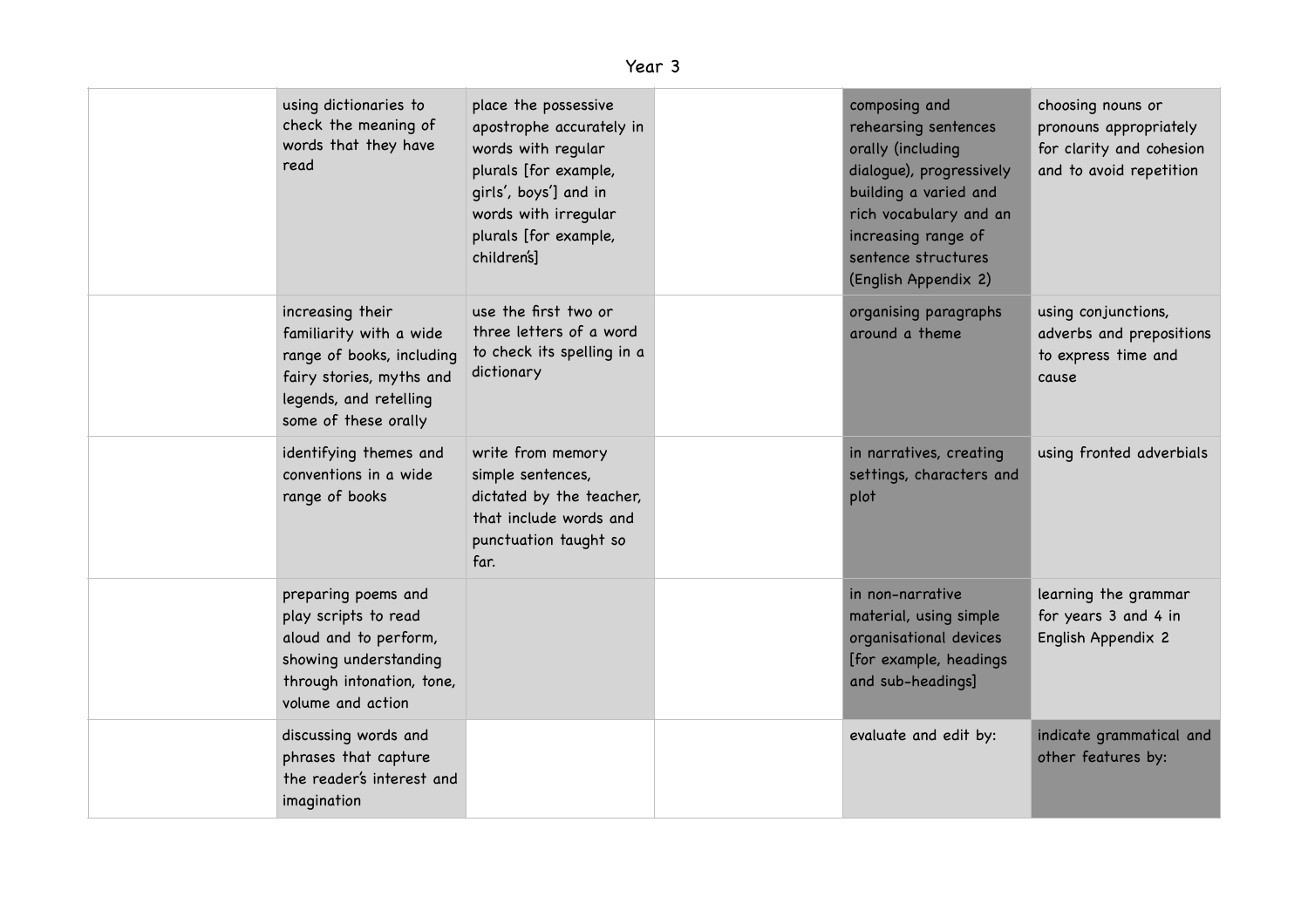## Year 3

| recognising some<br>different forms of<br>poetry [for example,<br>free verse, narrative<br>poetry]                                                         |  | assessing the<br>effectiveness of their<br>own and others' writing<br>and suggesting<br>improvements                                                                          | using commas after<br>fronted adverbials                                                                                                                       |
|------------------------------------------------------------------------------------------------------------------------------------------------------------|--|-------------------------------------------------------------------------------------------------------------------------------------------------------------------------------|----------------------------------------------------------------------------------------------------------------------------------------------------------------|
| understand what they<br>read, in books they can<br>read independently, by:                                                                                 |  | proposing changes to<br>grammar and vocabulary<br>to improve consistency,<br>including the accurate<br>use of pronouns in<br>sentences                                        | indicating possession by<br>using the possessive<br>apostrophe with plural<br>nouns                                                                            |
| checking that the text<br>makes sense to them,<br>discussing their<br>understanding and<br>explaining the meaning<br>of words in context                   |  | proof-read for spelling<br>and punctuation errors                                                                                                                             | using and punctuating<br>direct speech                                                                                                                         |
| asking questions to<br>improve their<br>understanding of a text                                                                                            |  | read aloud their own<br>writing, to a group or<br>the whole class, using<br>appropriate intonation<br>and controlling the tone<br>and volume so that the<br>meaning is clear. | use and understand the<br>grammatical terminology<br>in English Appendix 2<br>accurately and<br>appropriately when<br>discussing their writing<br>and reading. |
| drawing inferences such<br>as inferring characters'<br>feelings, thoughts and<br>motives from their<br>actions, and justifying<br>inferences with evidence |  |                                                                                                                                                                               |                                                                                                                                                                |